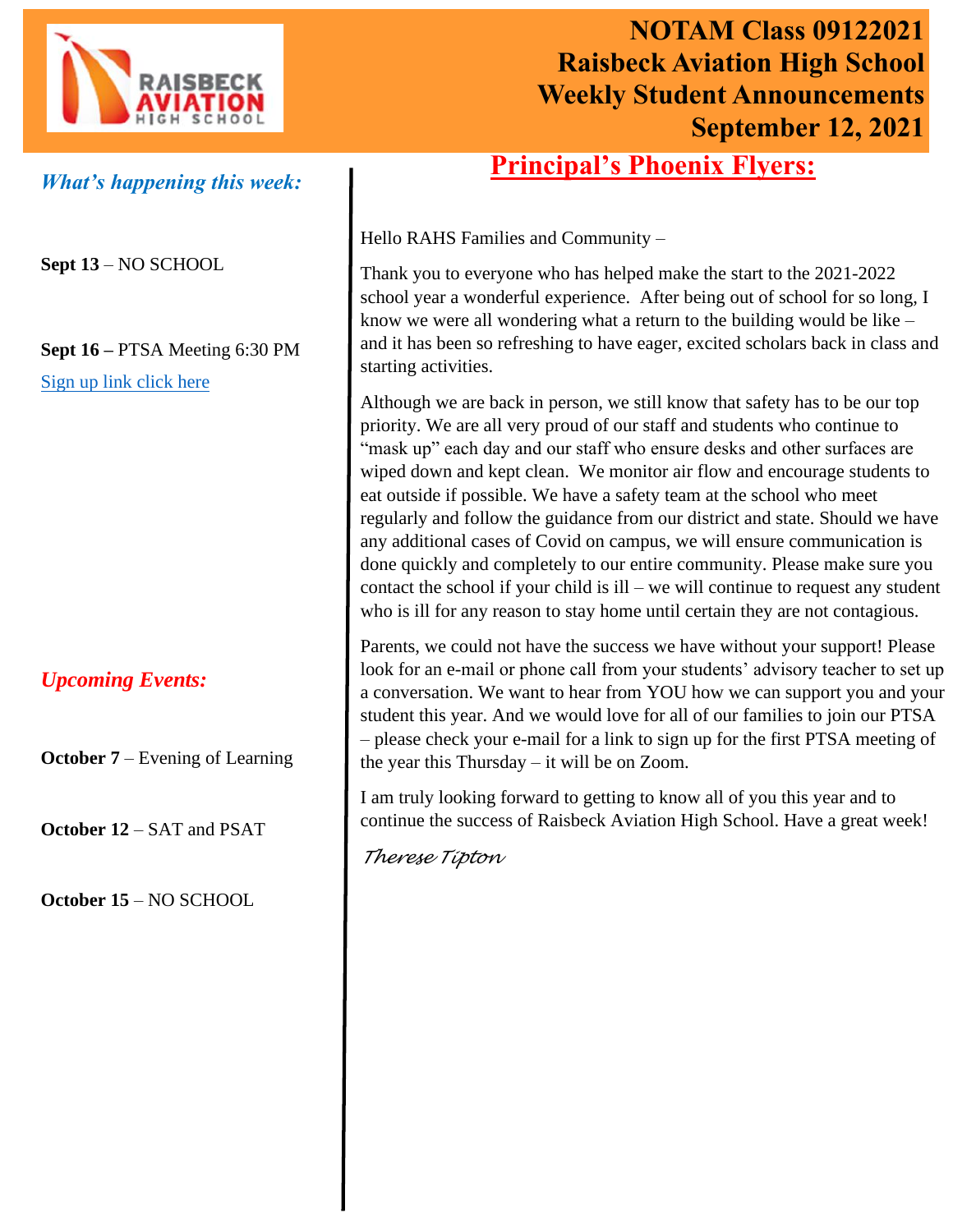**All Highline students will receive free breakfast and lunch for the 2021-2022 school year**, regardless of income level. We are however, encouraging those families who qualify, to fill out the free/reduced lunch form online. [https://apply4meals.highlineschools.org/fma/](https://nam10.safelinks.protection.outlook.com/?url=https%3A%2F%2Fapply4meals.highlineschools.org%2Ffma%2F&data=04%7C01%7CTrish.McGuire%40highlineschools.org%7Cacf76fe2d5e740e059b408d96b5d3a1c%7Ce56e55358e7b44d0bfa81d50833ab846%7C1%7C0%7C637658870418879794%7CUnknown%7CTWFpbGZsb3d8eyJWIjoiMC4wLjAwMDAiLCJQIjoiV2luMzIiLCJBTiI6Ik1haWwiLCJXVCI6Mn0%3D%7C1000&sdata=PXm9%2FbLf7dKk2F5HFrjD8RVU712WFkcdFJmXSomnQuM%3D&reserved=0) And as always, students can bring their own meals from home.

**Families – 2021 Brat Trot is Here -** Registration is now open for the Burien Brat Trot—The Brat Trot is a flat and fast 5k and one-mile race through the streets of Burien. The race is followed by Bavarian Fest, the best street party around complete with a charity beer garden featuring local favorite Georgetown Brewing beers, food trucks, live entertainment and more! The Bavarian Fest will run from 11:00 a.m. to 4:00 p.m. Money raised from the event goes to the Highline Schools Foundation, which provides grants, scholarships and more for our teachers and students in Highline. **[Register online](http://highlineschoolsfoundation.org/brat-trot-bavarian-fest/)**.

**Students** – If you are requesting a schedule change this must be done online. You can find the links here: Core classes: [https://forms.gle/K12rubFFgkyLtBGY6](https://nam10.safelinks.protection.outlook.com/?url=https%3A%2F%2Fforms.gle%2FK12rubFFgkyLtBGY6&data=04%7C01%7CTrish.McGuire%40highlineschools.org%7Ca20ebfe7dcaa4fc8c94b08d96678b06c%7Ce56e55358e7b44d0bfa81d50833ab846%7C1%7C0%7C637653490799568275%7CUnknown%7CTWFpbGZsb3d8eyJWIjoiMC4wLjAwMDAiLCJQIjoiV2luMzIiLCJBTiI6Ik1haWwiLCJXVCI6Mn0%3D%7C1000&sdata=t%2BqIVWx%2FZaHyeHn4WQtRHF304crk%2BM58gkPu%2B88kDB0%3D&reserved=0) Elective classes: [https://forms.gle/GRv5xLKTQZsg9uW48](https://nam10.safelinks.protection.outlook.com/?url=https%3A%2F%2Fforms.gle%2FGRv5xLKTQZsg9uW48&data=04%7C01%7CTrish.McGuire%40highlineschools.org%7Ca20ebfe7dcaa4fc8c94b08d96678b06c%7Ce56e55358e7b44d0bfa81d50833ab846%7C1%7C0%7C637653490799578227%7CUnknown%7CTWFpbGZsb3d8eyJWIjoiMC4wLjAwMDAiLCJQIjoiV2luMzIiLCJBTiI6Ik1haWwiLCJXVCI6Mn0%3D%7C1000&sdata=4YmSpgjOrn7wksoRn38vlj5gwa389%2BZKDWqUDfHh5Kw%3D&reserved=0) **The deadline to drop classes without penalty is the week of September 13th .**

**Students** - **New PE and Art contracts for 2021-2022:** We have a new, simpler system for completing and submitting PE and Art contracts in Canvas this year. Simply register for the PE & Art Contract class in Canvas, and follow the assignment directions for the type of contract you want to start. If you are still working on a contract from last year or the summer, you can finish that contract however you started it, but all contracts started after September 2 must use the new system in Canvas. Use this link to join the Canvas course: [https://hsd.instructure.com/enroll/H4ENP3](https://nam10.safelinks.protection.outlook.com/?url=https%3A%2F%2Fhsd.instructure.com%2Fenroll%2FH4ENP3&data=04%7C01%7CTrish.McGuire%40highlineschools.org%7C1fa6a92d6c384112832b08d9747ec29e%7Ce56e55358e7b44d0bfa81d50833ab846%7C1%7C0%7C637668910046129544%7CUnknown%7CTWFpbGZsb3d8eyJWIjoiMC4wLjAwMDAiLCJQIjoiV2luMzIiLCJBTiI6Ik1haWwiLCJXVCI6Mn0%3D%7C1000&sdata=LHIndw88JNh5OPSl3dnOhzBxYTH02HZfIn2N5EJ4bQ8%3D&reserved=0) and see Mr. Sav any time if you have questions or need help.

**Students - Science Olympiad is holding an informational orientation Sept. 14-17!** If you're interested in joining a club where you can study what you're passionate about, make great friendships, build things and get involved with your school, then Sci Oly is for you. Join us in the BPC Sept. 14-17 at 8:00am before school for games and more information. For any questions, contact Scott McComb at [Scott.McComb@highlineschools.org](mailto:Scott.McComb@highlineschools.org)

**Students -** Do you live on the East Side and want a Community Service hours opportunity? Eastside Community School has moved from its Bellevue location to Issaquah. They are looking for volunteers to help with moving, painting, setting up classrooms, and more.

**You may sign up for the following times:** September 16th and 17th after school 5-8 pm Saturday the 18th and Sunday the 19th 10-3 Please contact Karin at [karino@gmail.com](mailto:karino@gmail.com) or call Veronika in the office at (425) 598-2914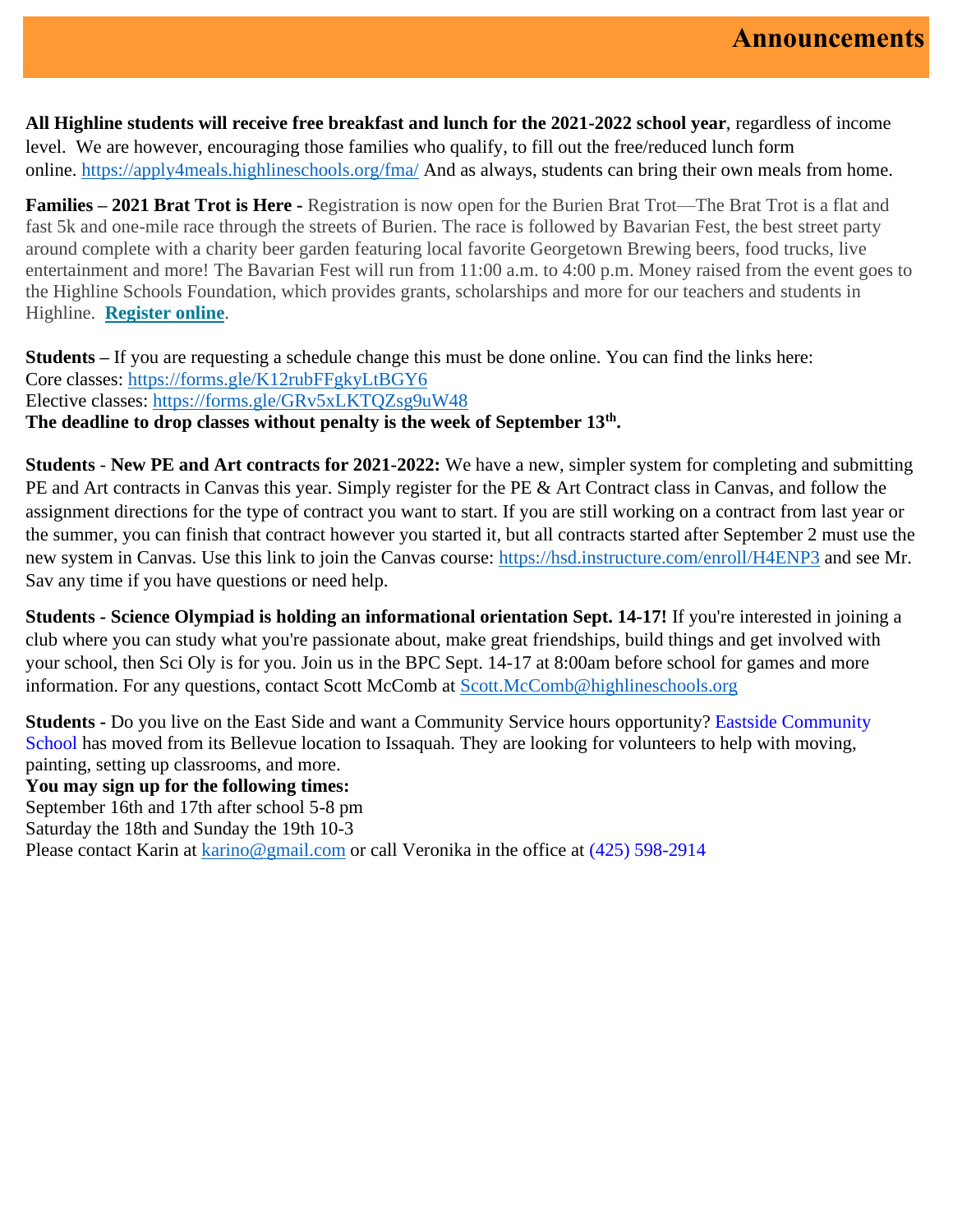## **AIAA**

Are you interested in a career in the aerospace industry? Do you have a passion for hands-on aerospace-related projects? If so, come check out AIAA in Mr. McComb's room on September 14th from 3:45 to 5pm. For more information, please contact Jason Poon [\(5000901@g.highlineschools.org\)](mailto:5000901@g.highlineschools.org) or Atticus Bhat [\(atticusbhat@gmail.com\)](mailto:atticusbhat@gmail.com).

## **BSU**

First BSU Meeting on September 15, during lunch! We will have games and club information available to anyone interested in joining. The meeting will be in Ms. St. Clair's Room, 3150. If you have any questions, email the BSU advisor, Ms. St. Clair at [cori.stclair@highlineschools.org](mailto:cori.stclair@highlineschools.org) or Jazzeriah Greg at [4049979@g.highlineschools.org.](mailto:4049979@g.highlineschools.org)

## **GSA**

Fridays during lunch with Ms. Marshalla, room 3140.

#### **Phoenix Force Robotics**

Tuesday and Thursdays from 4:00 PM – 6:00 PM with Mr. Joshi in room(s) 1610, 1620 & 1640.

## **Speech and Debate**

#### **First meeting on Tuesday, September 21**

Speech and Debate has planned its first meeting and we were hoping it could be included in the NOTAM. We wanted to say that we'll be meeting on Tuesday the 21st in Mr. Tendler's room from 3:30 to 5:00 after school. People are invited to come learn about the club and it's different events.

#### **Turbulence Ultimate Frisbee**

Turbulence Ultimate Frisbee Club is back! The 2021 Fall HS Boys School Team League is happening! If you're a new player interested in playing this fall or winter and would like to receive team updates, please reach out to Nancy Scheyer Gholston at [nscheyer@msn.com](mailto:nscheyer@msn.com) to be added to our email list. Girls are welcome at practice and the winter season is Co-Ed. All skill levels are welcome!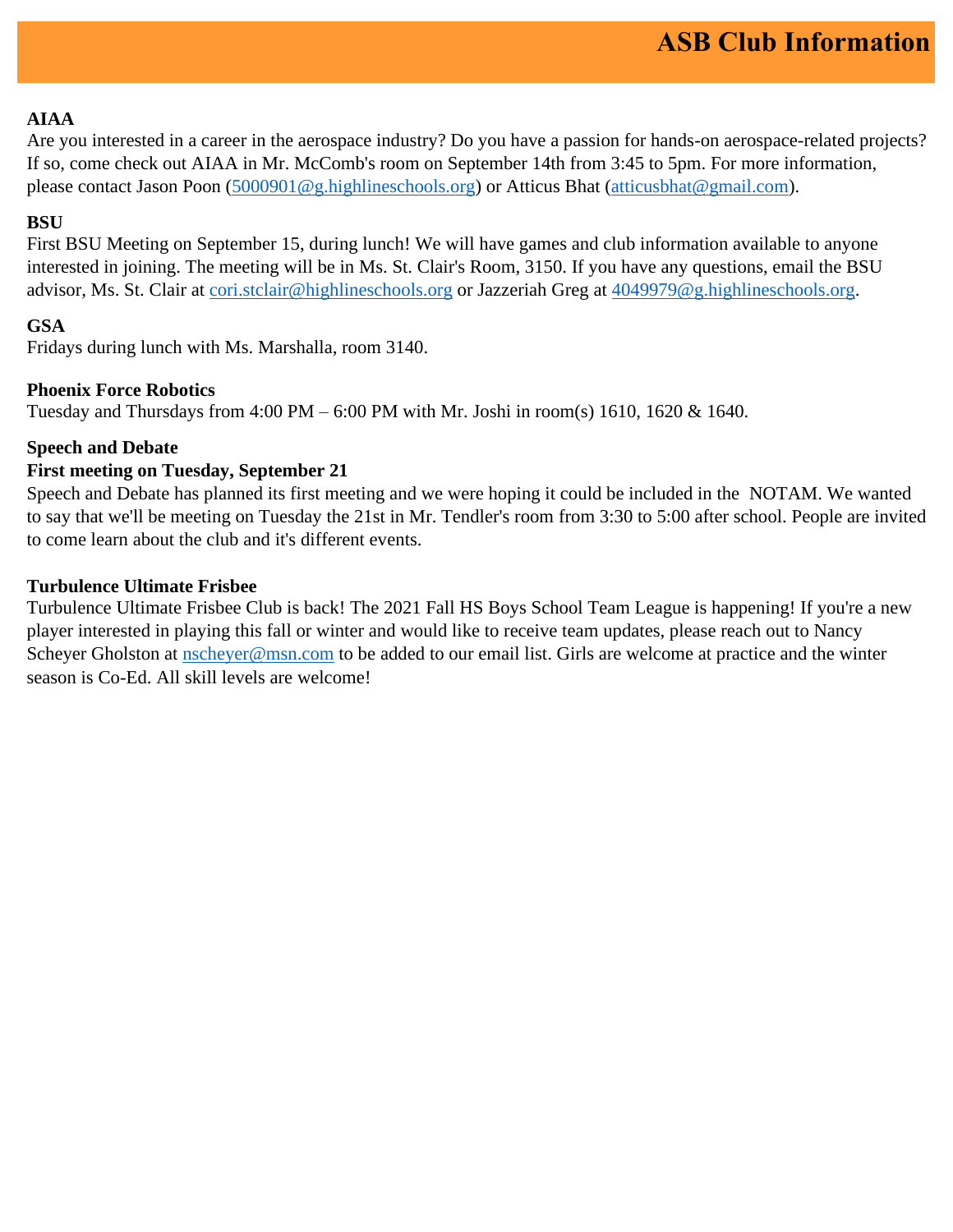For Mental Health Resources, scholarships, financial aid, and college application resources, visit Ms. Carper's website: **<https://rahs.highlineschools.org/academics/counseling-center>**

**FAFSA/WASFA Webinars:** Join College Success Foundation's FAFSA/WASFA webinar to learn about which financial aid form to apply to, what documents you'll need, review the FAFSA/WASFA, learn how to address special circumstances and prepare for next steps!

**Sessions in English:**

**September 28, 2021** 

6:00-8:00 PM

Registration: [https://tinyurl.com/3pnreuzf](https://nam10.safelinks.protection.outlook.com/?url=https%3A%2F%2Ftinyurl.com%2F3pnreuzf&data=04%7C01%7CTrish.McGuire%40highlineschools.org%7C93c66dd4f16245de69e808d973d1c624%7Ce56e55358e7b44d0bfa81d50833ab846%7C1%7C0%7C637668167066511790%7CUnknown%7CTWFpbGZsb3d8eyJWIjoiMC4wLjAwMDAiLCJQIjoiV2luMzIiLCJBTiI6Ik1haWwiLCJXVCI6Mn0%3D%7C1000&sdata=2N3lc1oK3k1o1GYKMqFfxmSacjVTeCVvVlDV3uE6FJw%3D&reserved=0)

**October 5, 2021**

6:00-8:00 PM

Registration: [https://tinyurl.com/4h3ncth6](https://nam10.safelinks.protection.outlook.com/?url=https%3A%2F%2Ftinyurl.com%2F4h3ncth6&data=04%7C01%7CTrish.McGuire%40highlineschools.org%7C93c66dd4f16245de69e808d973d1c624%7Ce56e55358e7b44d0bfa81d50833ab846%7C1%7C0%7C637668167066521749%7CUnknown%7CTWFpbGZsb3d8eyJWIjoiMC4wLjAwMDAiLCJQIjoiV2luMzIiLCJBTiI6Ik1haWwiLCJXVCI6Mn0%3D%7C1000&sdata=g72786QN8B482G0YK0NQhU8EeLRWAJhlslKm%2FDY%2FRss%3D&reserved=0)

**October 19, 2021** 

6:00-8:00 PM

Registration: [https://tinyurl.com/3cxvzec2](https://nam10.safelinks.protection.outlook.com/?url=https%3A%2F%2Ftinyurl.com%2F3cxvzec2&data=04%7C01%7CTrish.McGuire%40highlineschools.org%7C93c66dd4f16245de69e808d973d1c624%7Ce56e55358e7b44d0bfa81d50833ab846%7C1%7C0%7C637668167066531687%7CUnknown%7CTWFpbGZsb3d8eyJWIjoiMC4wLjAwMDAiLCJQIjoiV2luMzIiLCJBTiI6Ik1haWwiLCJXVCI6Mn0%3D%7C1000&sdata=LPDZSeP1fH6769mjM8IyY7ORTdW%2FrEAnnlod6ARLvug%3D&reserved=0)

**Sessions in Spanish:**

**September 29, 2021**

6:00-7:30 PM

Registration: [https://tinyurl.com/drkpmp26](https://nam10.safelinks.protection.outlook.com/?url=https%3A%2F%2Ftinyurl.com%2Fdrkpmp26&data=04%7C01%7CTrish.McGuire%40highlineschools.org%7C93c66dd4f16245de69e808d973d1c624%7Ce56e55358e7b44d0bfa81d50833ab846%7C1%7C0%7C637668167066531687%7CUnknown%7CTWFpbGZsb3d8eyJWIjoiMC4wLjAwMDAiLCJQIjoiV2luMzIiLCJBTiI6Ik1haWwiLCJXVCI6Mn0%3D%7C1000&sdata=ej1Ld2HDicmIVVKqNrhGMRloqL%2BQ7T8vBOOgvaEFG24%3D&reserved=0)

**October 7, 2021**

6:00-7:30 PM

Registration: [https://tinyurl.com/bxvyn6cs](https://nam10.safelinks.protection.outlook.com/?url=https%3A%2F%2Ftinyurl.com%2Fbxvyn6cs&data=04%7C01%7CTrish.McGuire%40highlineschools.org%7C93c66dd4f16245de69e808d973d1c624%7Ce56e55358e7b44d0bfa81d50833ab846%7C1%7C0%7C637668167066541641%7CUnknown%7CTWFpbGZsb3d8eyJWIjoiMC4wLjAwMDAiLCJQIjoiV2luMzIiLCJBTiI6Ik1haWwiLCJXVCI6Mn0%3D%7C1000&sdata=Pia5ehkDccli%2B6ES3nfOogxdSak7ME0ShBd3e4mPbmQ%3D&reserved=0)

**October 21, 2021**

6:00-7:30 PM

Registration: [https://tinyurl.com/3vywr78z](https://nam10.safelinks.protection.outlook.com/?url=https%3A%2F%2Ftinyurl.com%2F3vywr78z&data=04%7C01%7CTrish.McGuire%40highlineschools.org%7C93c66dd4f16245de69e808d973d1c624%7Ce56e55358e7b44d0bfa81d50833ab846%7C1%7C0%7C637668167066541641%7CUnknown%7CTWFpbGZsb3d8eyJWIjoiMC4wLjAwMDAiLCJQIjoiV2luMzIiLCJBTiI6Ik1haWwiLCJXVCI6Mn0%3D%7C1000&sdata=rV%2Bt%2FIhGTn9oyhYk%2FblOh6kuVkc8Ve2nZYZFi%2FMOO2Y%3D&reserved=0)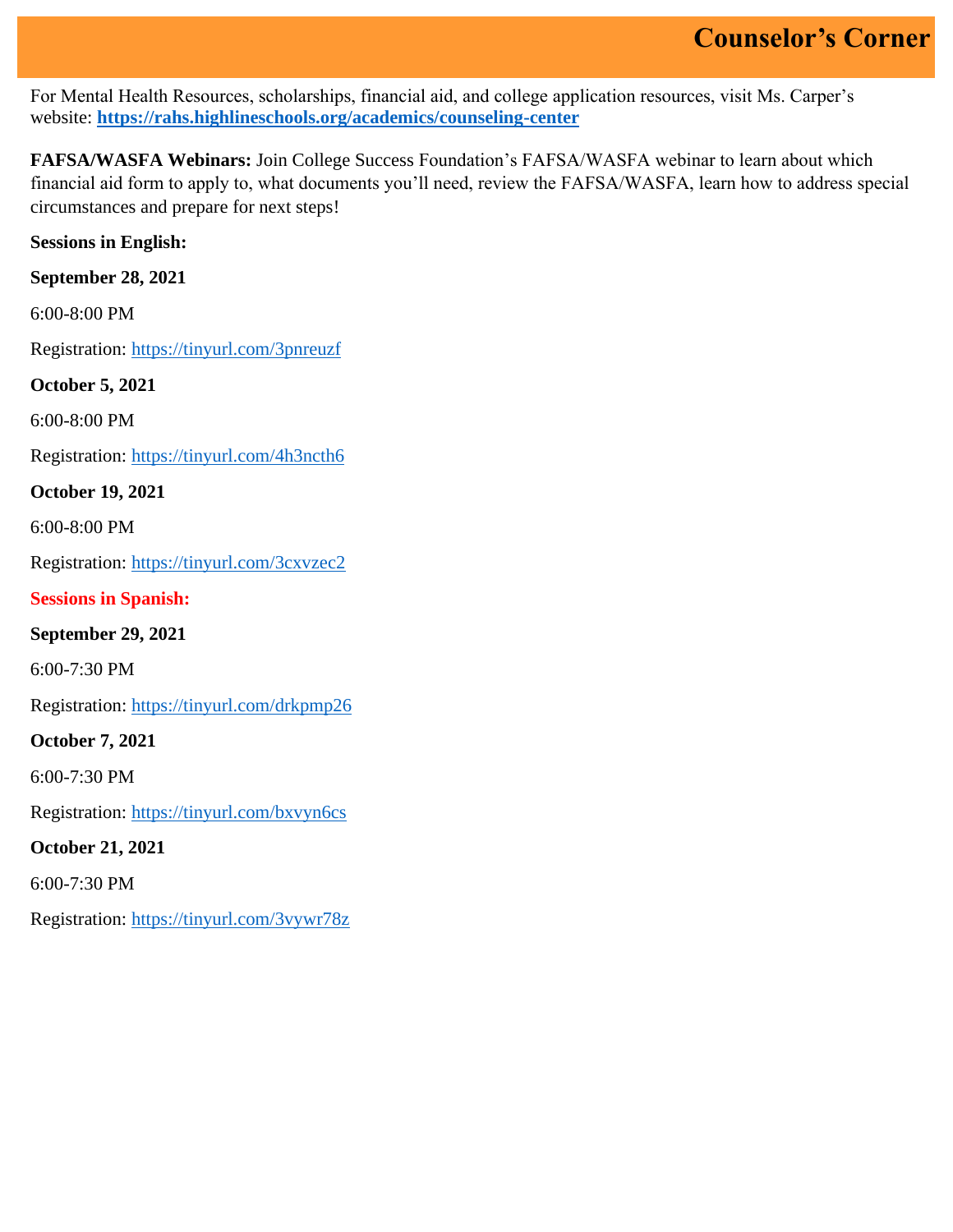#### **Internship Opportunity**

Sign Shop Intern

#### **Requirements:**

Must be fully Covid vaccinated and wear a facemask

## **Qualifications:**

- Able to use graphics programs to create basic sign layouts
- Skilled Craftsperson
- Able to follow detailed instructions
- Skilled with hand tools
- Friendly personable

## **In this job, you will:**

- Use graphics apps to create basic sign layouts (software provided. Must have personal laptop). You will have the opportunity to do more advanced graphic design if you have the skills.
- Assemble signs on a worktable
- Other duties as assigned: Sweep the floor, take out the trash etc.

#### **Hours:**

• Friday afternoons 3-5 or when you can fit it in and school is not in session

#### **Salary: \$11.48 per hour**

#### **To Apply:**

Submit a resume or email outlining why you think you would be a good fit to [dave@signsofs](mailto:dave@signsof)eattle.com

#### **Company History:**

#### Signs of Seattle 6263 Ellis AVE South, Seattle

A 16-year-old company, Signs of Seattle has a stelar reputation for the highest level of service and good will from our customers. This job will be outstanding resume experience and will bolster any application you submit for college.

**Women in Aviation**, International is once again hosting the worldwide *Girls in Aviation Day* **on Saturday, September 25th,** and the Washington State Chapter has a fabulous day planned for young ladies ages 12 and up.

Interested girls are invited to attend this **free**, inspirational and exciting event about aviation and aerospace careers. This day is generously hosted by the Harvey family at Harvey Field Airport in Snohomish, an airport owned and run by women.

It will be a fun and busy day. The girls will explore Harvey Field, meet the teams who run the airport, the jump center, the maintenance facility, and the flight training center. They can explore aircraft, too. Our accomplished chapter members and friends will share their career and training stories, and provide a lot of hands-on encouragement and mentoring. Lunch is provided, and if we're lucky, the wonderful Airlift NW helicopter team will drop in to share their aircraft and talk about their work. *Space for 30 girls only, so don't delay!*

| <b>EVENT:</b> | 7th Annual Girls in Aviation Day                              |
|---------------|---------------------------------------------------------------|
| DATE:         | Saturday, September 25th, 2021                                |
| TIME:         | 10:00 am to 2:00 pm                                           |
| PLACE:        | <b>Harvey Field, Snohomish</b>                                |
|               | 9900 Airport Way                                              |
|               | Snohomish, WA 98296                                           |
| WHO:          | Girls ages 12 and up                                          |
| COST:         | The event is free. Just bring your young lady.                |
| <b>RSVP:</b>  | Rebecca at rebaviator@gmail.com or washingtonwai.10@gmail.com |

*For questions regarding internships, email Ms. Olsen at [renee.olsen@highlineschools.org](mailto:renee.olsen@highlineschools.org) or call 206-631-7210*.